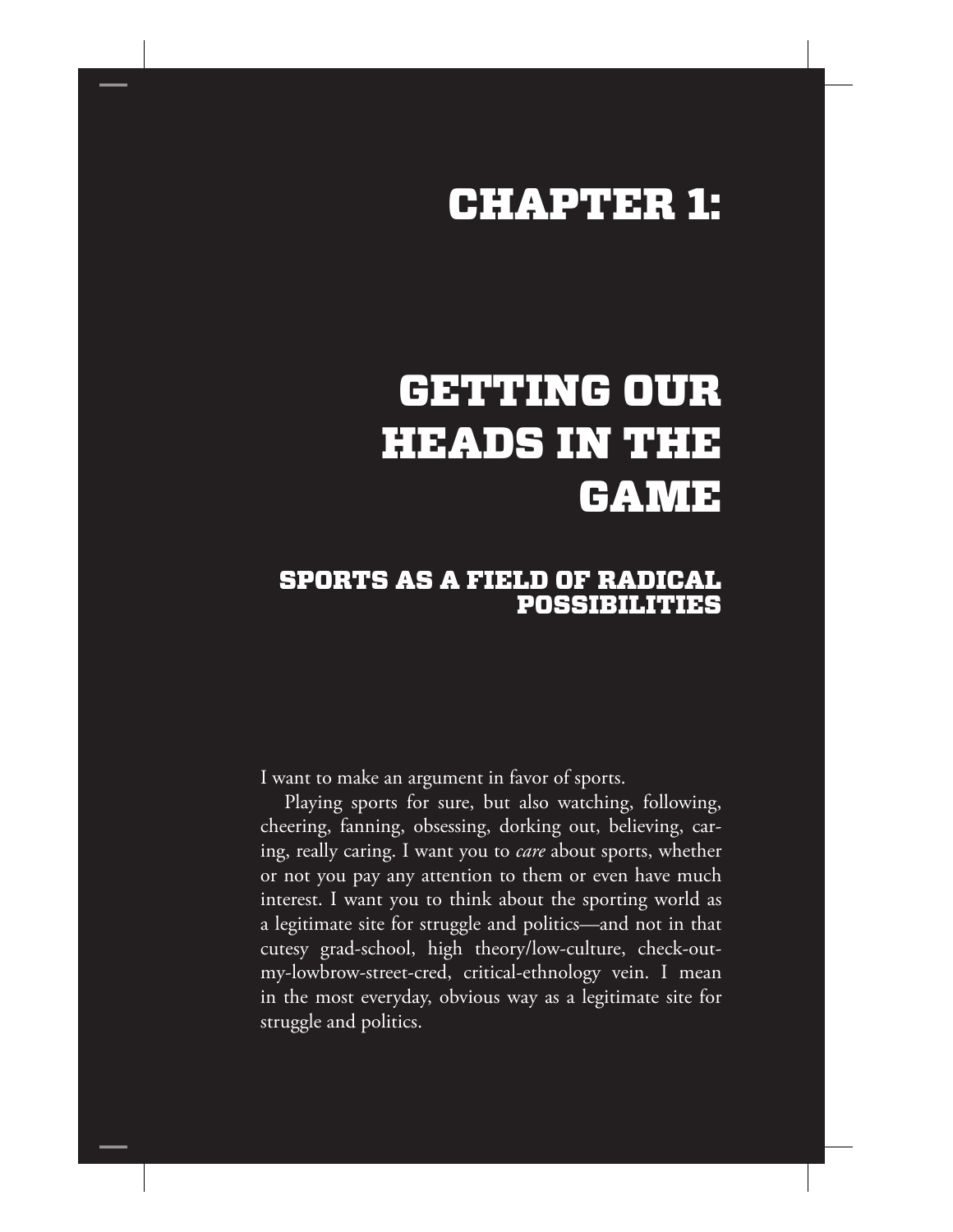#### 6 MATT HERN

It's essentially impossible to avoid sports. Highperformance or quotidian, on TVs in bars or at home, in stadiums, parks, and schools, on t-shirts, in ads, gossip columns, and endless banter, sports are everywhere, and they're usually neon-flashing-and-hollering right up in our faces. And, of course, there is a full range of responses: lots of people eat that shit right up and identify proudly and profoundly with their local pro team; many people just love to play and build their lives around it; others resent and loathe sports in any guise; and many, maybe most, folks feel varying levels of ambivalence towards the formalized play that is sports and shifting degrees of simultaneous attraction and antipathy towards the overhyped, hyper-corporatized professional gong-show spectacles that cast their shadow over all our games.

It doesn't take much psychoanalytical posturing to understand that those adult relationships with sports are in large part governed by our experiences as kids. For many people, sports were irreplaceably vibrant parts of growing up—primary sources of pride, exuberance, and community. For others, sports were childhood sites of shame and exclusion, humiliation, and violence. Lots of us probably experienced variants of both situations, and for many, the experience was just OK, not particularly compelling one way or another, just something to be negotiated as painlessly as possible.

Across the globe, sports dominate many, perhaps even most, childhoods. So many kids find that their sense of self-worth, community standing, and possibility is tied to fraught intersections with the world of sports that run the full gamut from totally fucked to beautiful. Our adult experience and analyses naturally reflect (and construct) this ongoing relationship, which means that writing and talking about sports is always (if often obliquely and/or obtusely) talking about childhood.

Yet I want to shoot a simultaneously broad and specific challenge across this whole spectrum of experience, and our